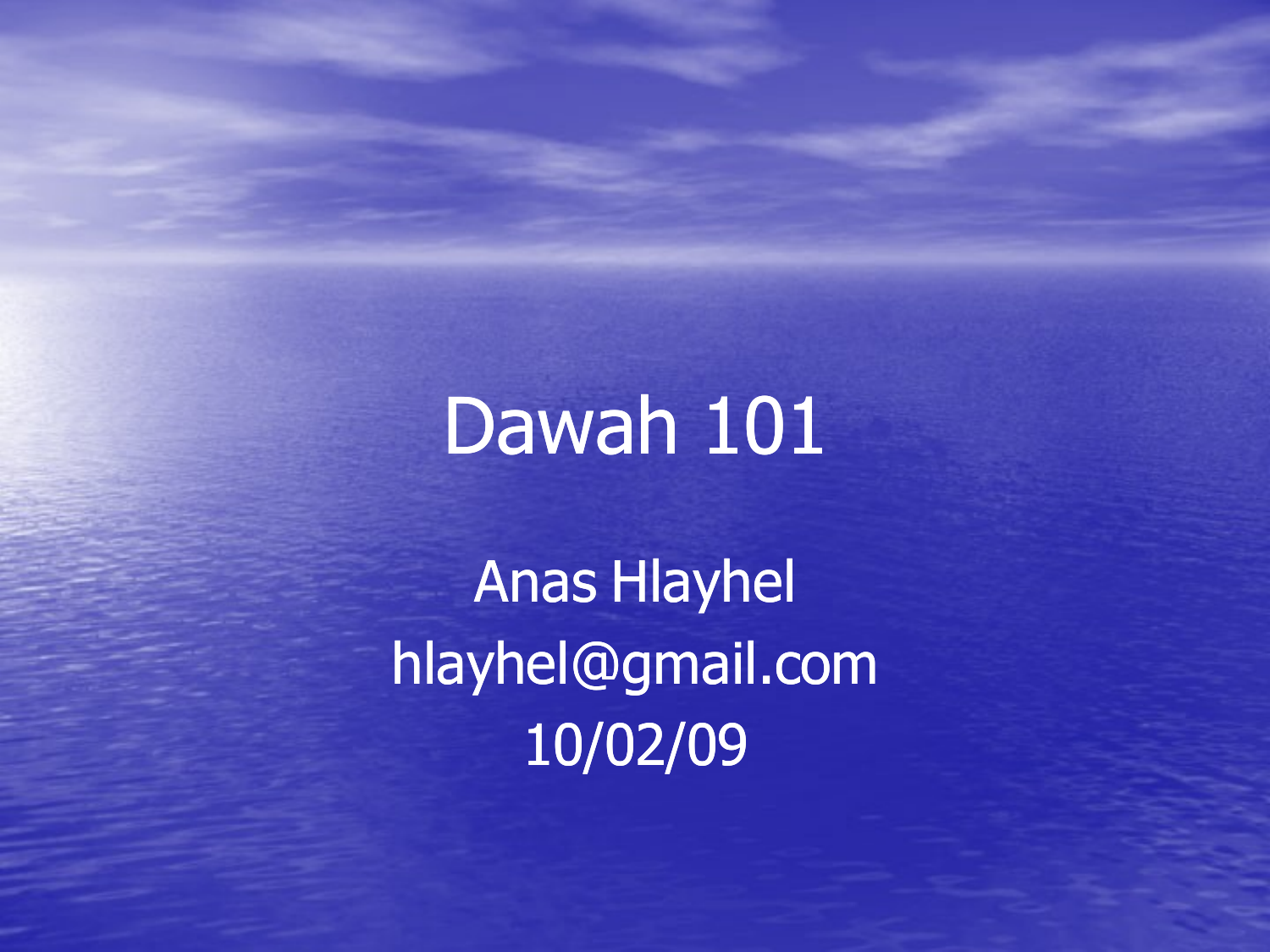## The DAWAH Attitude

• "I only want rectification as much as I can" Prophet Shu'ayb No perfectionism in dawah!! • "Oh my father, I fear that a torment from Allah will touch you" Prophet Ibrahim – Sense of concern for others! • "If I sleep during the day, I lose my flock! If I sleep at night, I lose myself" Omar bin al-Khattab – A sense of responsibility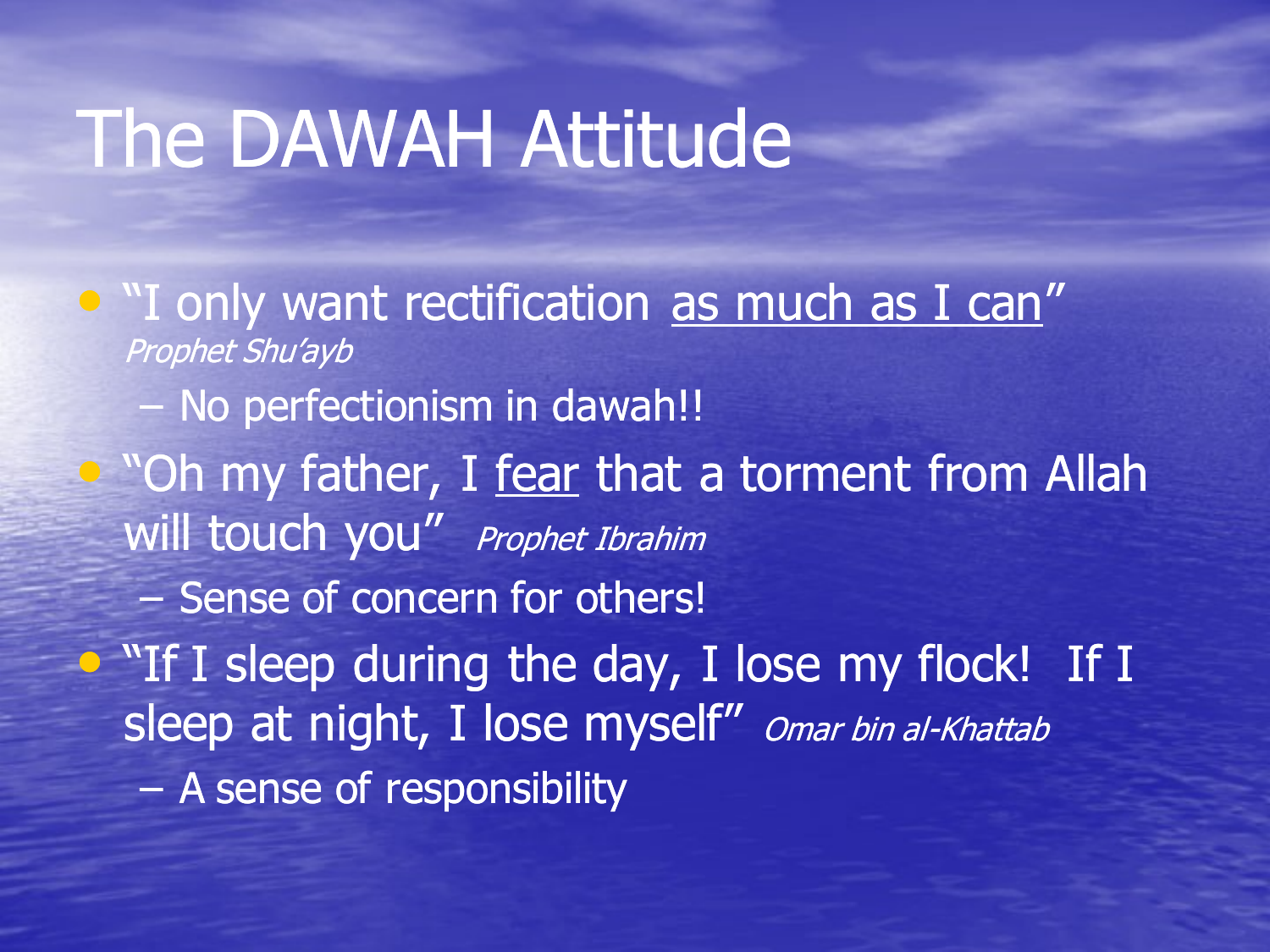#### What's in it for me??

**• "If Allah guides one person at your hand,** it's better for you than the whole world!" – Is dawah on your top-priority list? • "People enter in the religion of Allah in flocks"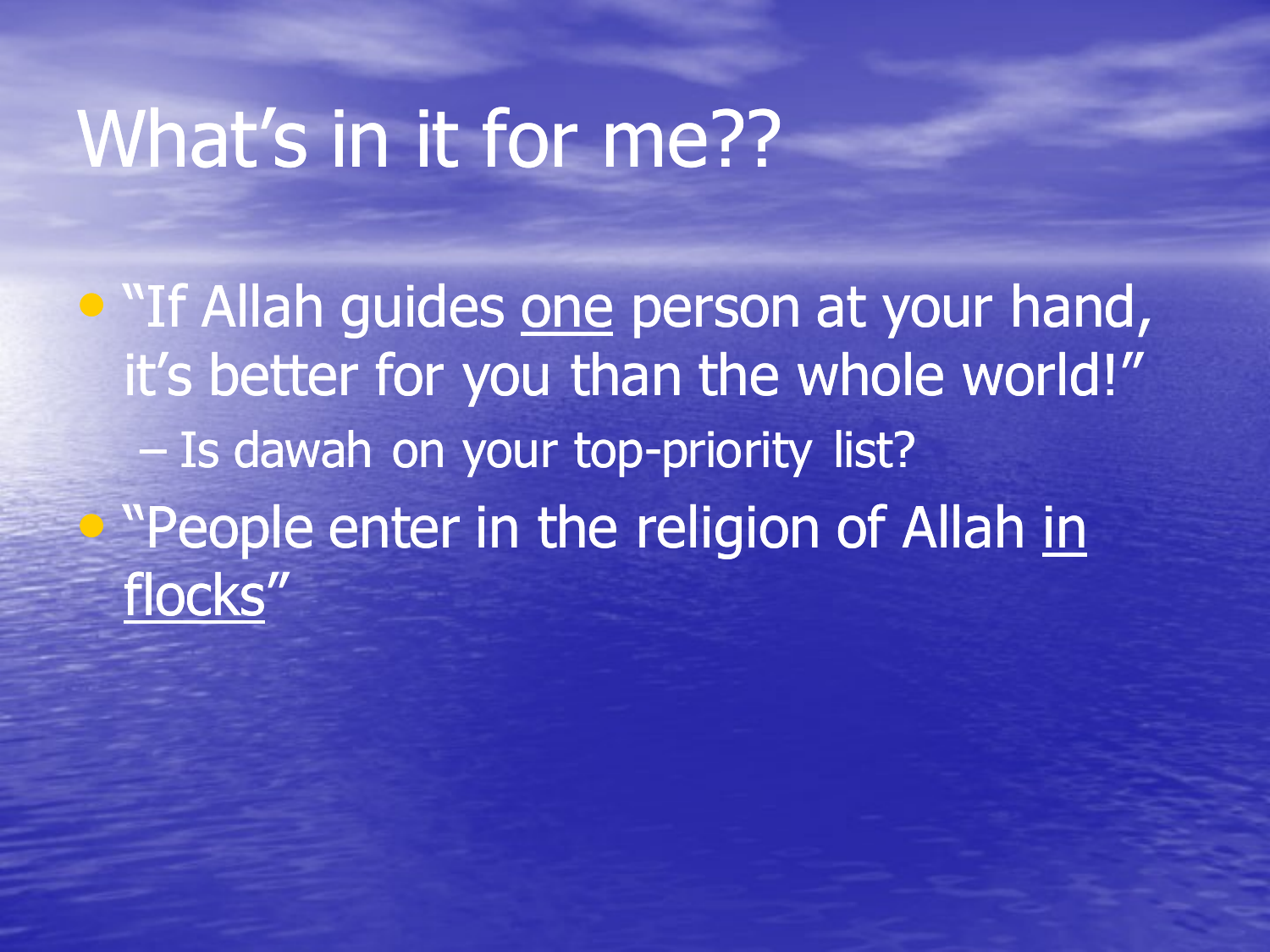# What if people don't listen?

• The Hadith of the 70,000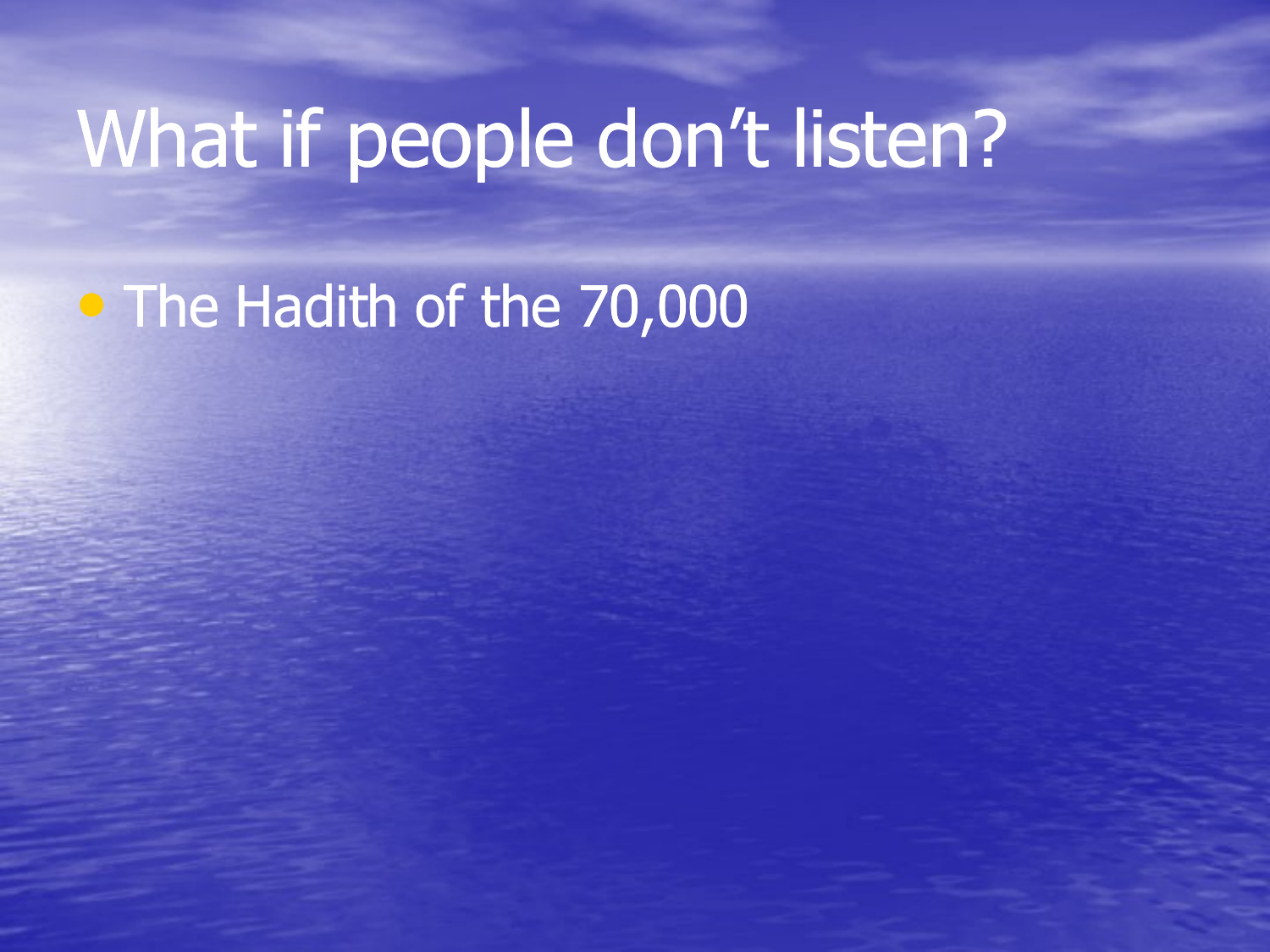#### Methods of Dawah?

• Going on the path • Good behavior • Wisdom, good admonition, conversations • Stating that I am a Muslim!!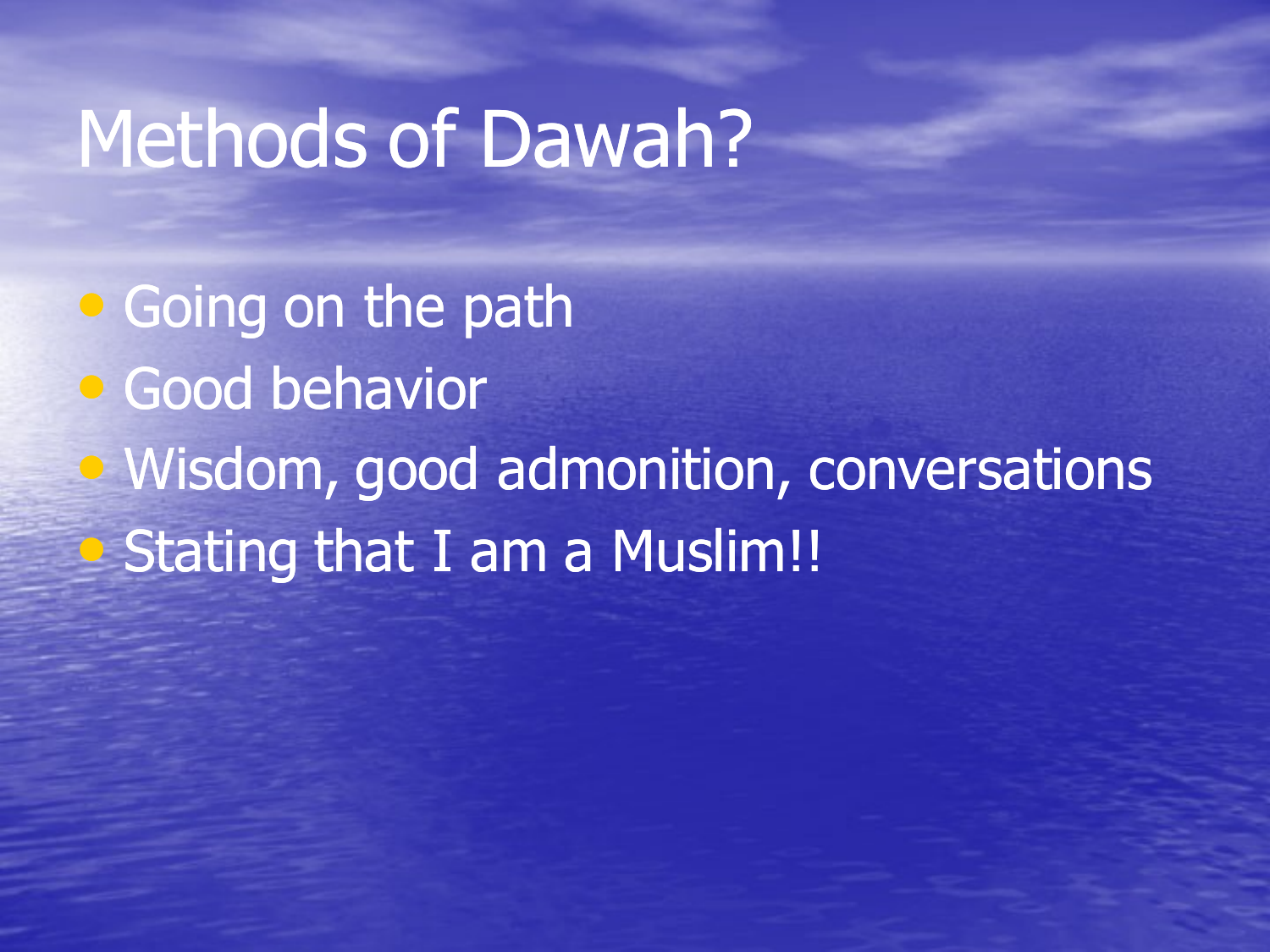# Dawah Priorities

• Tawheed  $\rightarrow$  5 daily prayers  $\rightarrow$  Zakat

• God exists  $\rightarrow$  There is only one Creator  $\rightarrow$ Only Allah is worthy of worship  $\rightarrow$  Allah has unique Names and Attributes

• Find a common ground and start from there!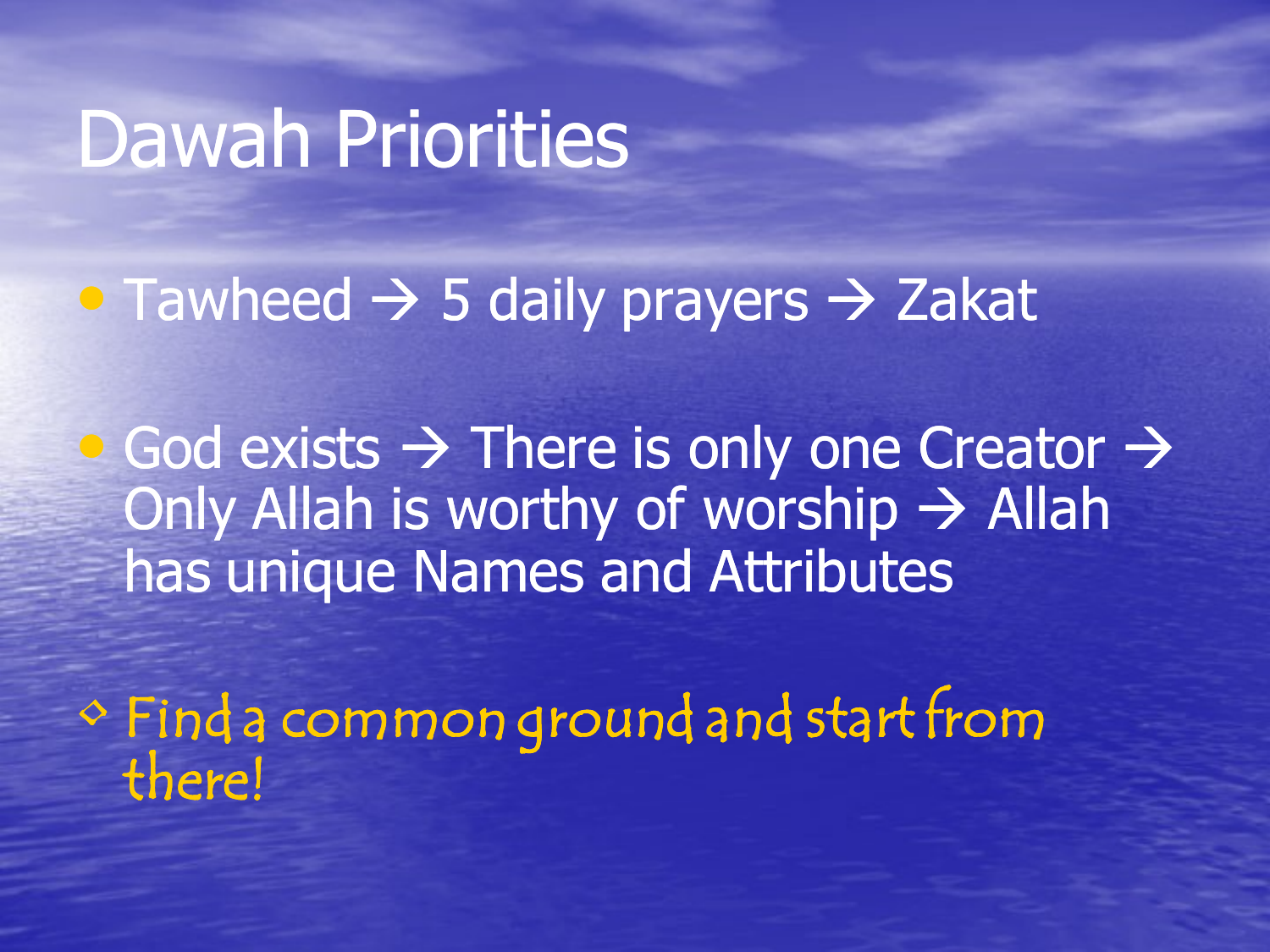## Be up-to-date on FAQ

- Who is Allah? Is he an idol that Muslims worship?
- Does Islam mean peace? <http://bayareadawah.org/Site/new/meaningofislam.html>
- Is Islam a new religion?
- Does Islam value life?
	- <http://bayareadawah.org/Site/new/lifevalue.html>
- **Did Muhammad learn from Jews and Christians?** <http://bayareadawah.org/Site/new/doubt1.htm>
- The Quran was not collected at the time of the Prophet! <http://bayareadawah.org/Site/new/uthmanquran.html>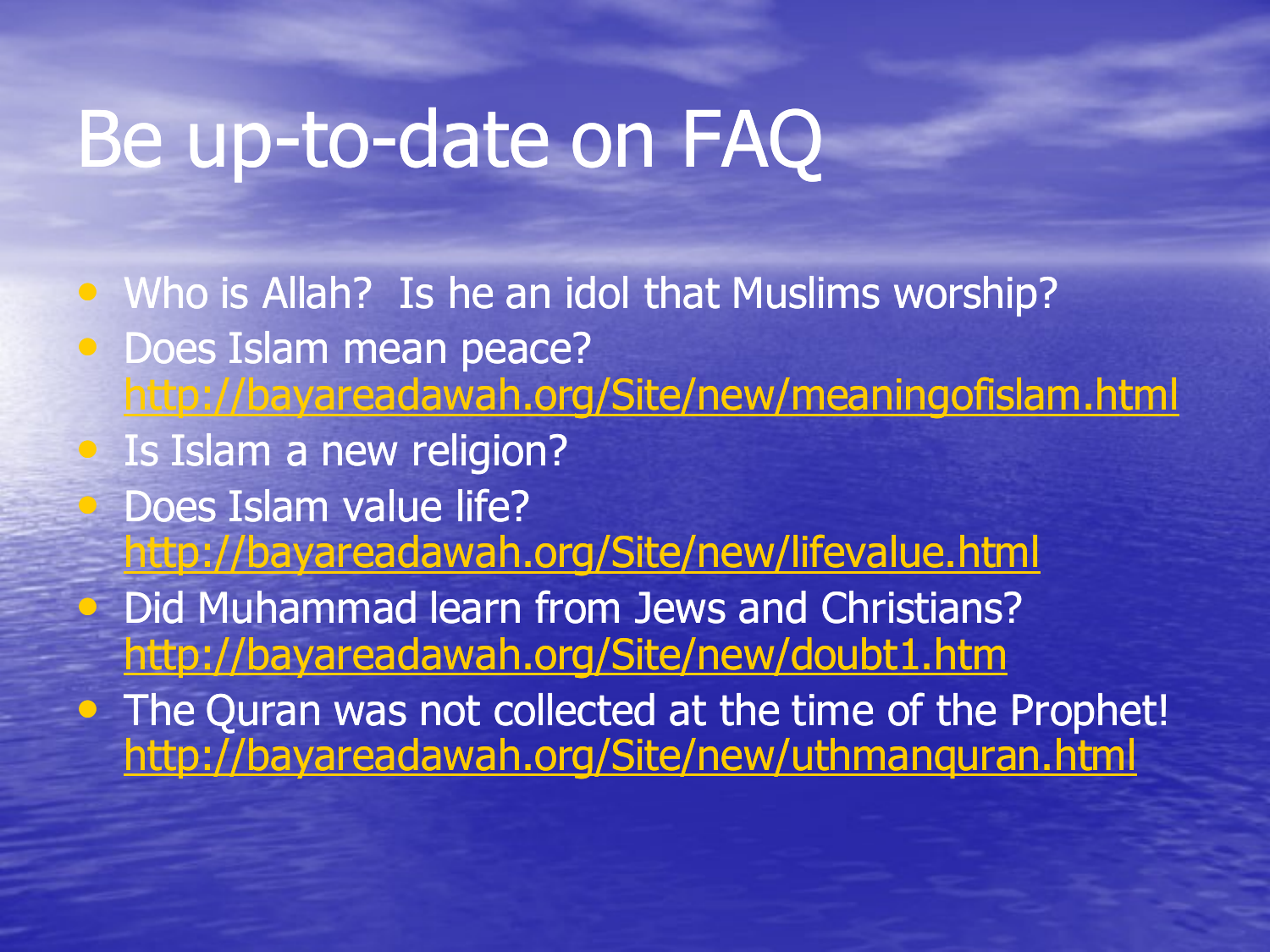# People Skills

#### • Get some training • Invest in some good books on the topic: